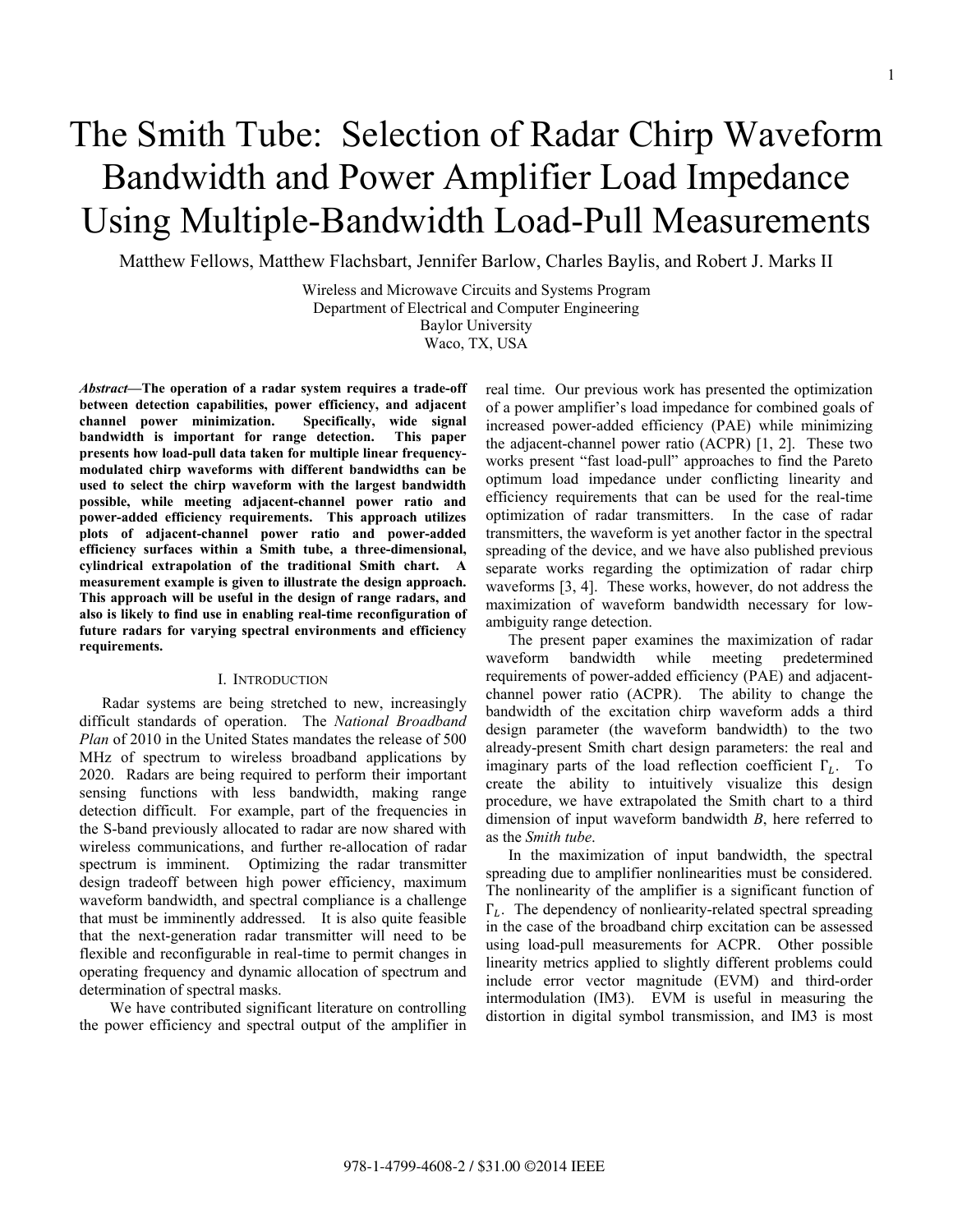useful in assessing fundamental device nonlinearities and predicting spreading under single- or multi-tone excitation.

The efficiency and spectral spreading of a device have both been shown to be functions of the amplifier's load impedance [5, 6]. Wu connects ACPR results for broadband signals with predictions based on third- and fifth-order intermodulation results from two-tone tests [7]. Sechi describes in his work how to find a best Pareto compromise load impedance for third order intermodulation (IM3) and efficiency [8] from pre-measured load-pull data. Our previous work shows a vector-based, real-time optimization for a Pareto optimum of PAE and ACPR under broadband signal excitation [2]. [2] presents a vector-based search algorithm that reduces the number of measurements necessary for an optimization, and is expected to find usefulness in the real-time optimization of radar transmitters.

The present paper, to our knowledge, is the first to demonstrate joint selection of the optimum input waveform bandwidth and load impedance based on load-pull data taken at multiple bandwidths. This will allow transmission that optimizes radar range detection, while allowing PAE and ACPR requirements to be met. It allows the maximum input signal bandwidth to be used under these given constraints.

To visualize the design approach, we introduce an extension of the Smith chart to include bandwidth of a linear frequency-modulation chirp waveform as the third dimension. We demonstrate the design optimization of  $\Gamma_L$  and the bandwidth of the chirp for all three design goals. To our knowledge, extension of the Smith chart has not been proposed for optimizations similar to this, although some evidence exists in the literature that the Smith chart has been extended for some other design purposes. Zelley describes the extension of a Smith chart into a sphere with two Smith charts stretched across its surface to represent and appropriately connect impedances with both positive and negative real parts. This approach overcomes limitations of conventional Smith charts in handling both types of impedances and is useful in the design of oscillators and active filters [9]. The theory of Zelley's spherical Smith chart is more completely laid out by Wu in terms of mapping rules and correlations between three- and two-dimensional coordinates [10]. Shamin *et al.* describe the generalization of the conventional Smith chart to include fractional circuit elements [11], and Kretzchmar and Shoonaert describe a special Smith chart for lossy transmission lines [12].

## II. THE SMITH TUBE

Figure 1 shows a conceptual drawing of the *Smith tube*. The horizontal cross-section of the tube is a Smith chart, and the vertical axis represents bandwidth. For each bandwidth value, the Smith chart represents the real and imaginary parts of the load reflection coefficient,  $\Gamma_L$ . Thus, the sought-for solution is within this tube: the combination of input chirp waveform bandwidth *B* and load reflection coefficient  $\Gamma_L$ that produces the desired Pareto optimization between the detection capabilities of the output waveform, the poweradded efficiency, and spectral compliance. If the center of the Smith tube's cross section represents an input waveform with zero bandwidth, then the upper half of the tube (positive values of bandwidth) represents the bandwidth of possible up-chirps, and the lower half represents the bandwidth values for possible down-chirps.



Fig. 1. The Smith tube. The vertical axis represents the bandwidth of the input chirp waveform, while the horizontal cross section of the tube is a conventional Smith chart.

#### III. OPTIMIZATION APPROACH

The values of PAE and ACPR representing the acceptable limits map to surfaces that can be plotted within the Smith tube. The following symbols are used here for compactness of notation:  $\Gamma_r = Re(\Gamma_L)$  and  $\Gamma_i = Im(\Gamma_L)$ . Regarding the PAE, the surface of interest is the collection of all  $(\Gamma_r, \Gamma_i, B)$ combinations providing the minimum acceptable (worst acceptable) PAE value determined by design constraints. The ACPR surface of interest is the collection of all  $(\Gamma_r, \Gamma_i, B)$ combinations providing the maximum acceptable (worst acceptable) ACPR value determined by spectral constraints. Figure 2 shows a sample, conceptual plot of these surfaces within the Smith tube.

Typically, the PAE is based on power measurements from a broadband power sensor, and is only slightly dependent on input waveform bandwidth *B*. As such, the PAE surface of interest is expected to be nearly cylindrical, as shown in Fig. 2. However, for fixed designations of the channel of interest and the adjacent channel, the ACPR is expected to vary dramatically with input bandwidth *B*. For larger values of *B*, the spreading is wider, and fewer load impedances typically allow ACPR compliance. For larger values of B, more load impedances usually allow ACPR compliance. In many cases, if *B* is sufficiently small, any impedance on the Smith chart may provide an acceptable value of ACPR, while for large *B* there may not be any impedances providing acceptable ACPR. These concepts are expected to create PAE and ACPR surfaces of interest similar to those shown in Fig. 2.

The optimum design solution taken from the cylinder is the highest (or lowest if a down-chirp is desired) intersection point between the PAE and ACPR limiting surfaces. The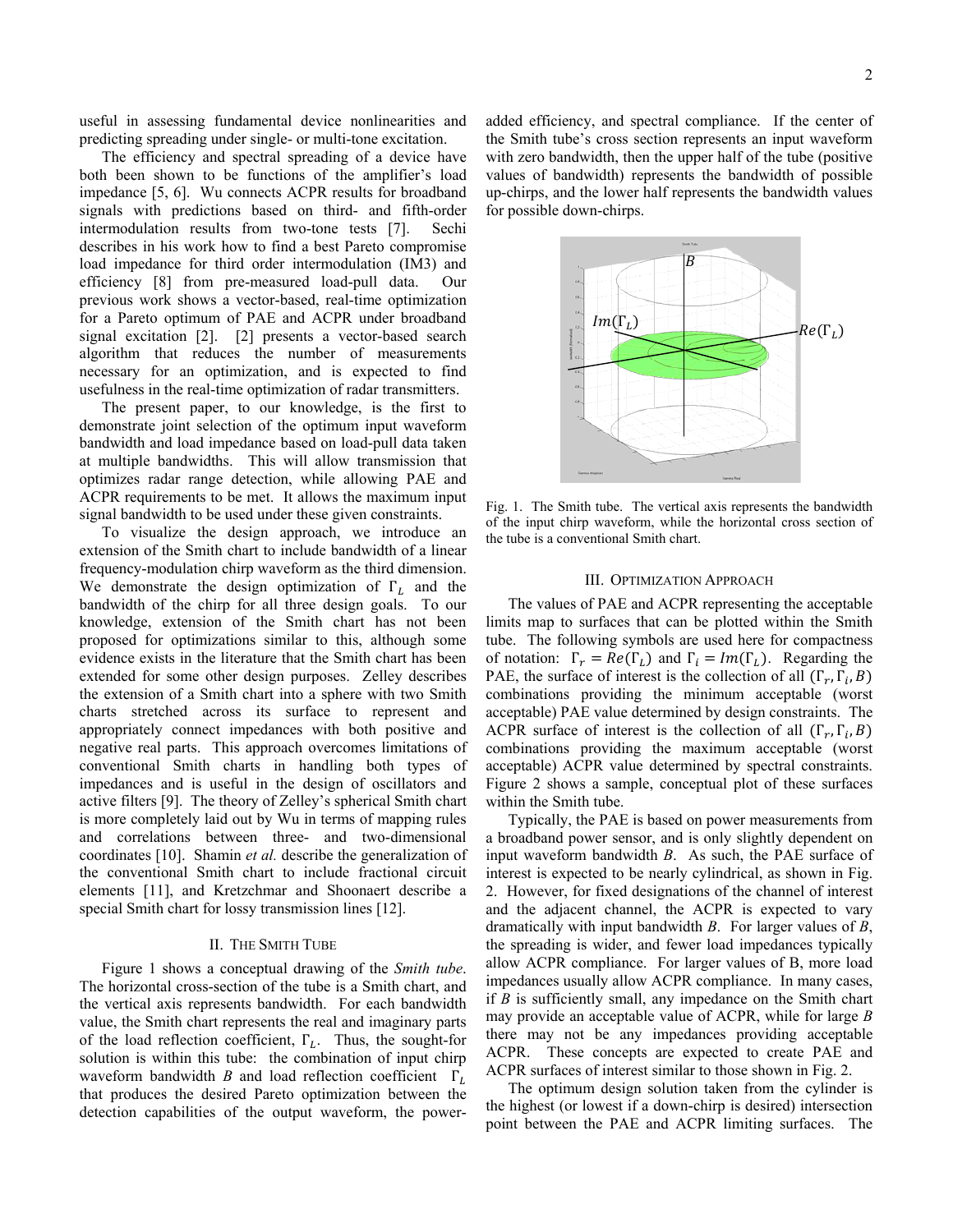combination of  $Re(\Gamma_l)$ ,  $Im(\Gamma_l)$  and *B* mapping to this point should be used. This solution maximizes bandwidth (for range detection) while still providing PAE and ACPR values within the determined requirements.



Fig. 2. Conceptual drawing of the Smith tube containing example surfaces for the limiting PAE and ACPR values. The optimum point is selected as the highest point of intersection (representing the largest bandwidth) between the surfaces representing the limiting PAE and ACPR values.

### IV. MEASUREMENT RESULTS

Measurements were performed using a Skyworks amplifier on the nonlinear test bench at Baylor University. The laboratory setup is shown in Fig. 3. MATLAB is used to provide the waveform input to the signal generator. A Maury Microwave Automated Tuner System (ATS) was used to perform fundamental load-pull measurements (the laboratory currently does not possess harmonic tuning capabilities). The amplifier was excited at approximately 2-dB compression with a linear frequency-modulated (FM) chirp, and load-pull data was measured for a variety of bandwidth values between 1 MHz and 20 MHz. The goal is to find the combination of the load impedance and bandwidth that allows the largest bandwidth of the chirp while providing PAE and ACPR within the presented limitations.

For the design, limitations of PAE =  $7.0\%$  and ACPR = -27.5 dBc were specified (the PAE must be greater than or equal to 7.0 percent and the ACPR must be less than or equal to -27.5 dBc). To collect data needed for the design, loadpull measurements were performed for linear FM chirp excitations with the following bandwidths: 1, 5, 7.5, 10, 11.25, 11.875, 12.5, 13.125, 13.75, 14.325, 15, 15.625, 16.25, 17.5, and 20 MHz. The total RF input power was held constant for the entire experiment.

Figure 4 shows the optimum PAE and ACPR values for the Skyworks amplifier ascertained from load-pull measurements performed for chirps of different input bandwidth values. As expected, the PAE, while slightly increasing with bandwidth, holds relatively constant, while the minimum ACPR level rises as the input bandwidth is increased, rising dramatically as the third-order products begin to enter the defined adjacent channel, and then reaching a bit of a plateau. This follows intuitive expectation, as the

PAE measurement is performed with a broadband sensor, while the nonlinearity-induced amplifier spreading outside the band is directly related to the bandwidth of the input signal. The slight variation is observed over the bandwidth may be caused by the variation of the load impedance presented by the tuner over the chirp bandwidth, which was not taken into account. The plot of Fig. 4 indicates that, for the requirements given, the use of bandwidths above about 16 MHz will not be possible given the design constraints on PAE and ACPR: the best-case ACPR is larger than the allowed -27.5 dBc, and hence no termination in the Smith chart places the device within ACPR compliance.



Fig. 3. Measurement setup



Fig. 4. Maximum power-added efficiency (PAE, left axis) and minimum adjacent-channel power ratio (ACPR, right axis) from measured load-pull results at different bandwidth values for the Skyworks amplifier

Figures 5 through 8 show specific load-pull data measured for some of these input bandwidth values: 12.5, 13.75, 15, and 20 MHz, respectively. The measured contours closest to the limiting values of  $ACPR = -27.5$  dBc and PAE = 7.0% are shown, and the intersection of the acceptable regions (ACPR  $\le$  -27.5 dBc and PAE  $>$  7.0%) are shaded. In Figures 5 and 6, it is seen that values of  $\Gamma$ <sub>L</sub> providing both of these criteria exist for the bandwidths of 12.5 and 13.75 MHz. These "acceptable regions" of the Smith chart are shaded for clarity. For the 12.5 MHz chirp bandwidth (Fig. 5), the value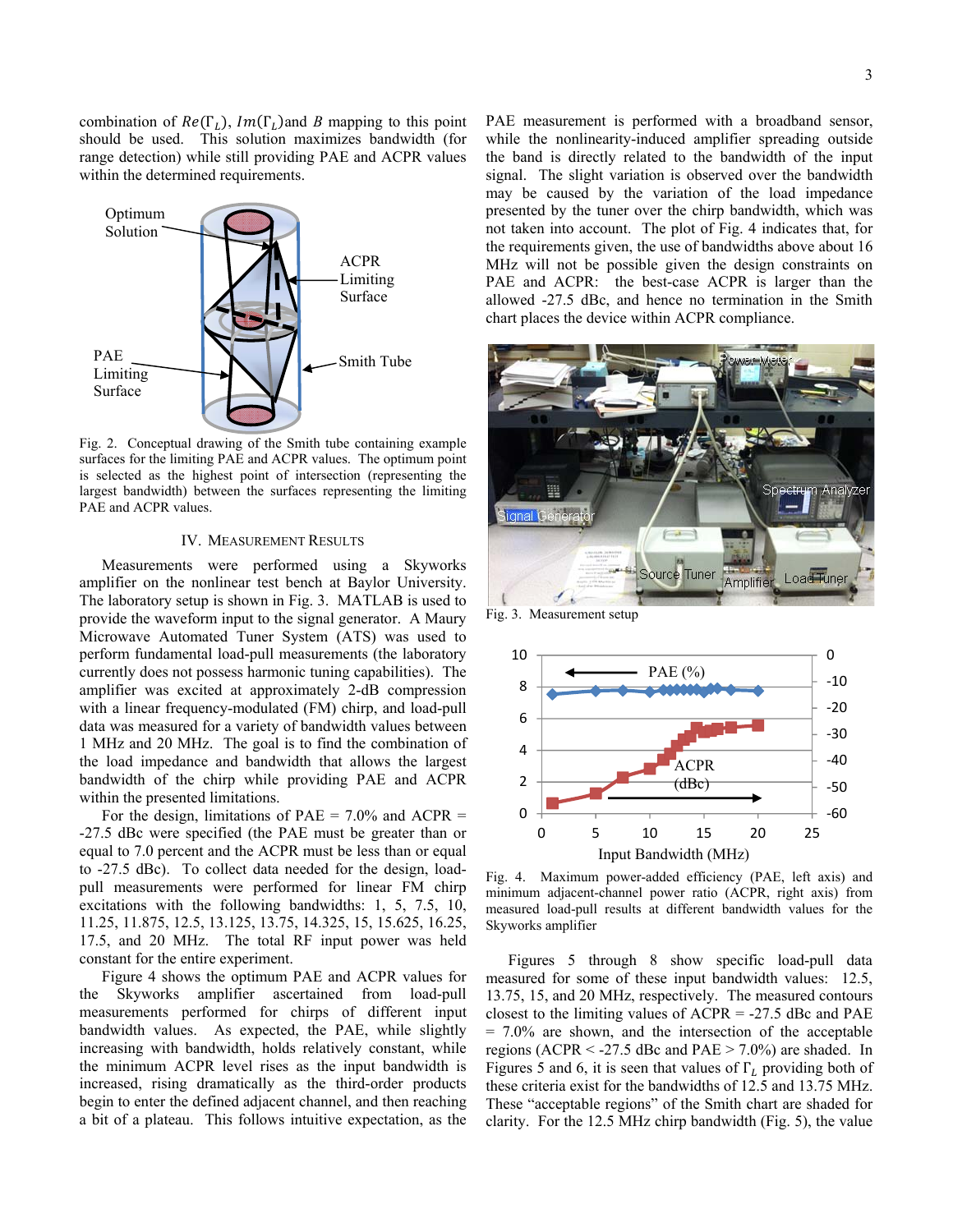of  $\Gamma_L$  providing maximum PAE can actually be used, as it also provides acceptable ACPR. For the 13.75 MHz bandwidth, a true compromise must be performed between PAE and ACPR to get acceptable values of both.

For the load-pull measurements for the chirp bandwidths of 15 MHz and 20 MHz (Figures 7 and 8, respectively), no intersection of the ACPR and PAE criteria exist: no value of  $\Gamma_L$ on the Smith chart provides both ACPR < -27.5 dBc and  $PAE > 7.0 \%$ .

Figure 9 shows the "Smith Tube" view of the measured data. A surface is shown consisting of the locus of points with the limiting ACPR value of -27.5 dBc. Also, the  $\Gamma_L$  values possessing PAE greater than or equal to 7.0 percent are shown for each of the measured bandwidths, giving an idea of the region of acceptable PAE values. The measured data point closest to the intersection point of the acceptable PAE and ACPR regions, which is optimal for design, was found to be B = 13.75 MHz,  $\Gamma_L = 0.5377 < -21.65^{\circ}$ . This point provides PAE = 7.57% and ACPR = -28.75, both within the acceptable region. While the PAE and ACPR values indicate that higher bandwidth might be possible, the results are somewhat limited by the bandwidths at which load-pull data was taken. Vertical interpolation capabilities and measurements at a denser collection of bandwidths near the expected solution should provide a nearly exact result. However, this point is very near the boundary and demonstrates a useful result of this design approach. Figure 10 shows an artist's rendering of how the PAE and ACPR surfaces appear in a picture more similar to Fig. 2.



Fig. 5. Measured PAE (red) and ACPR (blue) load-pull contours for input waveform bandwidth of 12.5 MHz. The region of acceptable terminations meeting the PAE and ACPR requirements is shown.



Fig. 6. Measured PAE (red) and ACPR (blue) load-pull contours for input waveform bandwidth of 13.75 MHz. The region of acceptable terminations meeting the PAE and ACPR requirements is shown.



Fig. 7. PAE (red) and ACPR (blue) load-pull contours for input waveform bandwidth of 15 MHz. There is no region of acceptable terminations meeting both PAE and ACPR requirements.



Fig. 8. PAE (red) and ACPR (blue) load-pull contours for input waveform bandwidth of 20 MHz. None of the terminations satisfy ACPR requirements, and there are no acceptable terminations for this design.